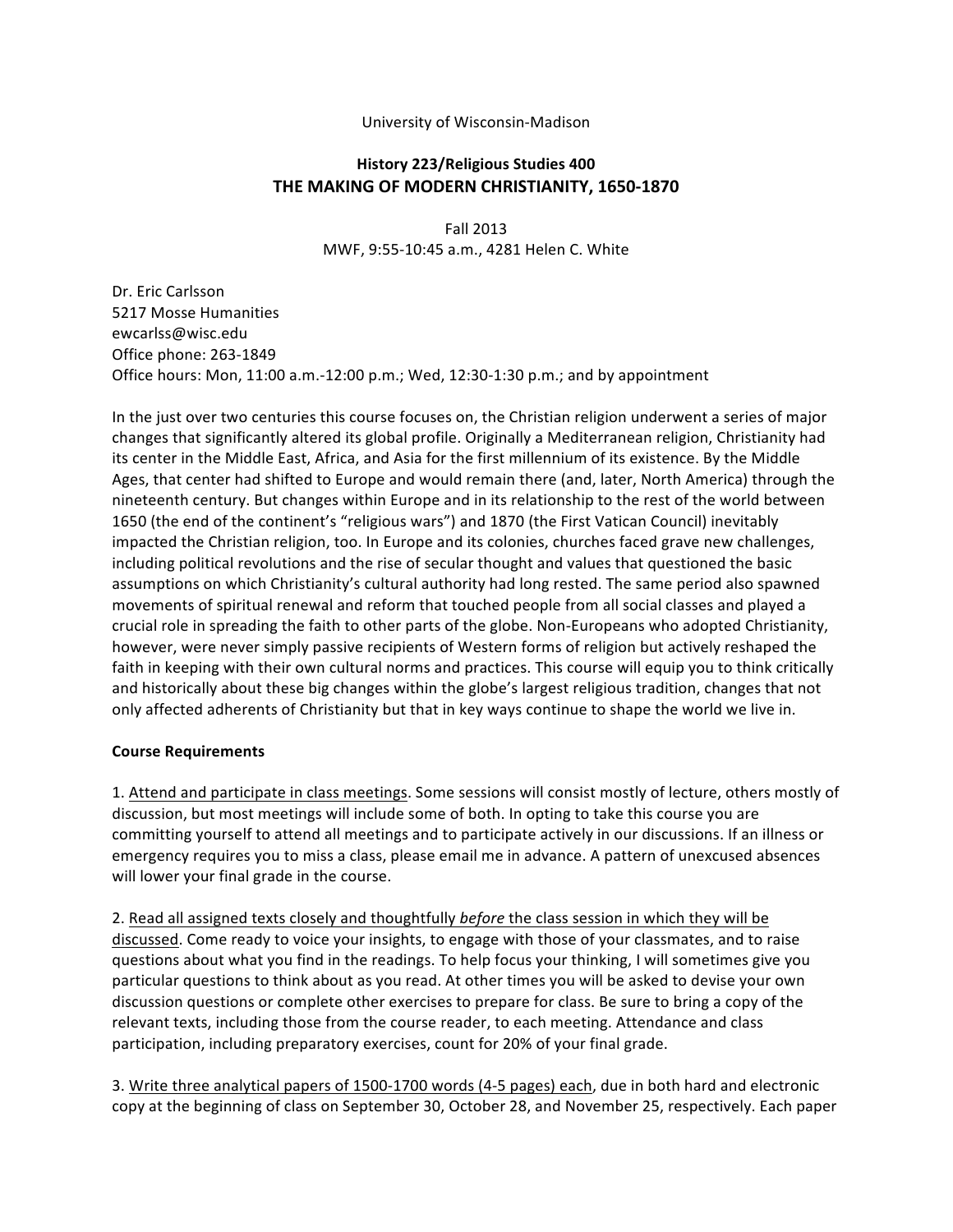will respond to a question, distributed one week before the due date, that will allow you to synthesize your thoughts and make an argument about a theme and set of texts we will have discussed in class. Late papers will be lowered one grade for each day they are late (e.g., a B paper becomes a BC the next day, a C the following day, etc.). The first two papers are worth 15% each of your final grade; the third is worth 20%. Graduate students will substitute the three analytical papers with a 20-25-page term paper on a topic worked out in consultation with me.

5. Write a take-home final exam of 2400-2600 words (6-7 pages), due in the Learn@UW dropbox by 5:00 p.m. on Friday, December 19. The exam questions will be handed out during the last week of class. Makes up 30% of your final grade.

# **Communication and Office Hours**

I enjoy teaching and I enjoy talking with students. If you have questions related to any aspect of the course or if you just want to explore an idea, please don't hesitate to come to office hours, which I hold on Mondays, 11-12 and Wednesdays, 12:30-1:30. If you have a scheduling conflict during those times, let me know and we can arrange another time to meet. Generally the best way to reach me is via email (ewcarlss@wisc.edu). I check email regularly and will try to respond within 24 hours. Often I can reply sooner than that, but on weekends response time may be up to 48 hours.

# **Classroom Conduct**

Please arrive to our class meetings on time and silence any cell phones and computers before the session begins. Once class has started, please give your full attention to matters at hand. No texting allowed. You may use a laptop or tablet to take notes. You may not use it to check email or Facebook, play games, or for other purposes unrelated to class. You are encouraged to ask questions and make relevant comments during lecture. As noted above, you are expected to participate actively in class discussions.

# **Plagiarism and Academic Integrity**

In this course, as in all your UW courses, you must do your own work and cite sources carefully. Plagiarism—representing somebody else's work, including material found on the internet—as your own is a serious ethical violation. If you have specific questions about what plagiarism is and how to avoid it, please speak with me or consult http://www.wisc.edu/writing/Handbook/QPA\_plagiarism.html. Penalties for plagiarism, unauthorized collaboration, and other forms of cheating range from failing an assignment or a course to being expelled from the university. For university policies on academic misconduct, see http://students.wisc.edu/saja/misconduct/UWS14.html.

# **Disabilities and McBurney Students**

If you are a McBurney student or have a disability that requires special accommodations, please let me know at the beginning of the semester.

# **Course Readings**

The following required books are available for purchase at local and online bookstores. A copy of each text has also been placed on reserve at College Library.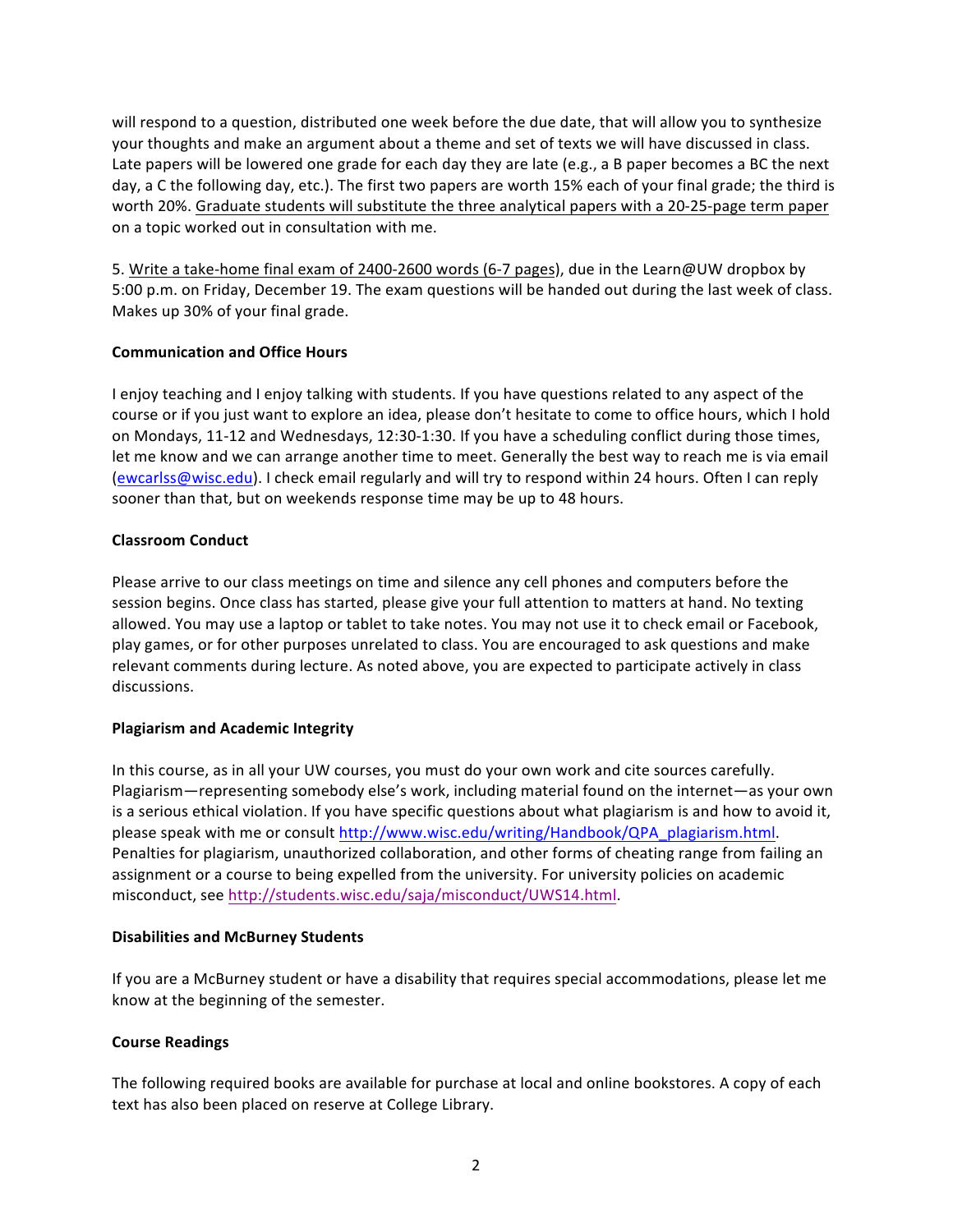David Hempton, *The Church in the Long Eighteenth Century* (London: I.B. Tauris, 2011) Philip Jacob Spener, *Pia Desideria* (Minneapolis: Fortress Press, 1964) Jon F. Sensbach, Rebecca's Revival: Creating Black Christianity in the Atlantic World (Cambridge, MA: Harvard University Press, 2005)

Many of our texts will come from the required course reader, which is available for purchase at the Humanities Copy Center, 1650 Mosse Humanities Building. A brief title of each selection is given in the course schedule below. You will find full bibliographical information for each text in the reader's table of contents. An electronic version of each text in the reader is also available on our course webpage on Learn@UW.

### **COURSE SCHEDULE**

All assigned readings must be completed *before* the class meetings in which they will be discussed. All texts other than Hempton, Spener, and Sensbach are in the course reader.

#### **I. INTRODUCTION**

- F Sep 6 Thinking Historically about Religion Sam Wineburg, "Historical Thinking and Other Unnatural Acts" Andrew F. Walls, "Culture and Coherence in Christian History"
- M Sep 9 World Christianity to 1650: A Bird's-Eye View Dana L. Robert, *Christian Mission*, 7-52

#### **II. RENEWAL AND EXPANSION**

#### **A. Heart Religion: Moving Inward and Moving Outward**

| W Sep 11 | Confessional Europe<br>David Hempton, The Church in the Long Eighteenth Century, xvii-xxi, 3-33                                                                                                      |
|----------|------------------------------------------------------------------------------------------------------------------------------------------------------------------------------------------------------|
| F Sep 13 | <b>Catholic Renewal and Mission I</b><br>David Hempton, The Church in the Long Eighteenth Century, 35-40                                                                                             |
| M Sep 16 | <b>Catholic Renewal and Mission II</b><br>Natalie Zemon Davis, "Marie de l'Incarnation: New Worlds"                                                                                                  |
| W Sep 18 | The Rise of German Pietism<br>David Hempton, The Church in the Long Eighteenth Century, 40-5, 141-9                                                                                                  |
| F Sep 20 | The Experiment at Herrnhut<br>Philipp Jakob Spener, Pia Desideria<br>Nikolaus Ludwig, Count von Zinzendorf, "Thoughts for the  Students of Truth" and<br>"Brotherly Union and Agreement at Herrnhut" |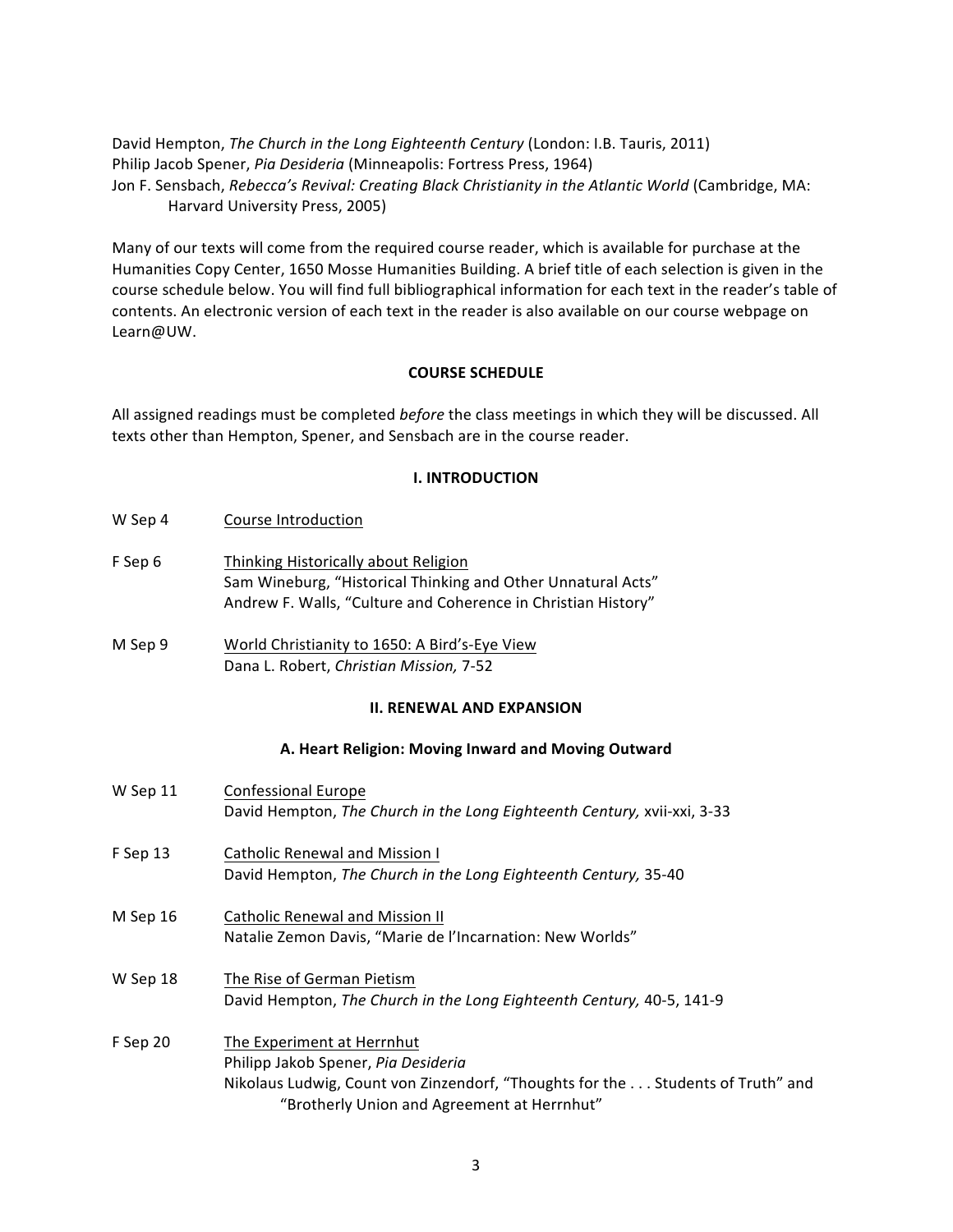| M Sep 23 | Evangelicalism Emerges in Britain<br>David Hempton, The Church in the Long Eighteenth Century, 149-67<br>George Whitefield, "The Nature and Necessity of Our New Birth in Jesus Christ"<br>John Wesley, "Free Grace"        |
|----------|-----------------------------------------------------------------------------------------------------------------------------------------------------------------------------------------------------------------------------|
| W Sep 25 | <b>Awakening in America</b><br>Jonathan Edwards, "A Faithful Narrative of the Surprising Work of God"<br>Timothy Cutler, Letter to the Bishop of London                                                                     |
| F Sep 27 | Protestant "Spiritual Cartography"<br>David Hempton, The Church in the Long Eighteenth Century, 45-55<br>William Carey, "An Enquiry into the Obligations of Christians, to Use Means for the<br>Conversion of the Heathens" |
|          | B. Beyond the West: Soundings in World Christianity                                                                                                                                                                         |
| M Sep 30 | Catholicism in Latin America: An Overview<br>Ondina E. González and Justo L. González, Christianity in Latin America, 64-118<br>PAPER #1 DUE                                                                                |
| W Oct 2  | Jesuit Missions<br>David Hempton, The Church in the Long Eighteenth Century, 57-67<br>Primary Sources on the Reductions                                                                                                     |
| Th Oct 3 | Viewing of The Mission, 7:00 p.m.                                                                                                                                                                                           |
| F Oct 4  | <b>Indian Responses and Adaptations</b><br>Ondina E. González and Justo L. González, Christianity in Latin America, 118-30<br>Primary Sources: "Indian and Mestizo Voices"                                                  |
| M Oct 7  | Christianity in Africa I Guest lecture by Paul Grant<br>Lamin Sanneh, "Christianity in Africa"                                                                                                                              |
| W Oct 9  | Christianity in Africa II Guest lecture by Paul Grant                                                                                                                                                                       |
| F Oct 11 | Origins African-American Christianity I<br>Jon F. Sensbach, Rebecca's Revival, 1-161                                                                                                                                        |
| M Oct 14 | <b>Origins of African-American Christianity II</b><br>Jon F. Sensbach, Rebecca's Revival, 162-247                                                                                                                           |
| W Oct 16 | Jesuit Missions in China<br>David Hempton, The Church in the Long Eighteenth Century, 67-75                                                                                                                                 |
| F Oct 18 | Christianity in India<br>Guest lecture by Chandra Mallampalli<br>Chandra Mallampalli, "South Asian Christianity"                                                                                                            |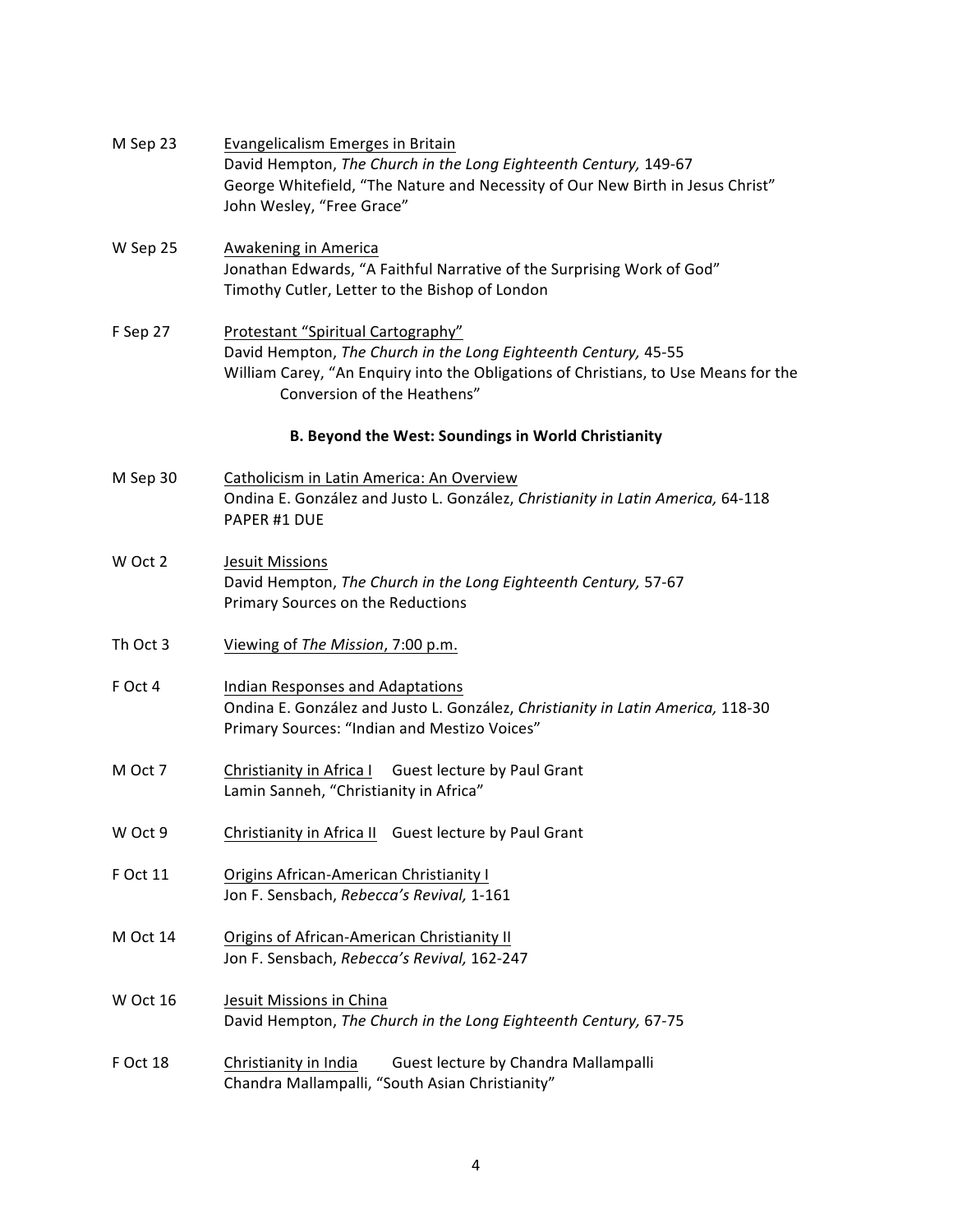| Case Study: The Tranguebar Mission                              |
|-----------------------------------------------------------------|
| David Hempton, The Church in the Long Eighteenth Century, 75-82 |
| Documents on the Tranguebar Mission                             |
|                                                                 |

- W Oct 23 The Orthodox Church in Russia I David Hempton, The Church in the Long Eighteenth Century, 184-9 Philip Walters, "Eastern Europe since the Fifteenth Century"
- F Oct 25 The Orthodox Church in Russia II

# **III. CHRISTENDOM TRANSFORMED**

# **A. The Problem and Promise of Enlightenment**

- M Oct 28 Enlightenment and Toleration David Hempton, The Church in the Long Eighteenth Century, 107-27 John Locke, A Letter Concerning Toleration PAPER #2 DUE
- W Oct 30 Critiques of Christianity Margaret C. Jacob, "The Enlightenment Critique of Christianity" François-Marie Arouet de Voltaire, selections
- F Nov 1 Protestant Enlightenment David Sorkin, "Reclaiming Theology for the Enlightenment"
- M Nov 4 Catholic Enlightenment Ulrich Lehner, *Enlightened Monks,* 1-26, 204-25

# **B. Religion and Revolution, Church and State, Rights and Liberty: America and France**

| W Nov 6  | Sacred Cause of Liberty?                                                                         |
|----------|--------------------------------------------------------------------------------------------------|
|          | Mark A. Noll, "The American Revolution and Protestant Evangelicalism"                            |
| F Nov 8  | Disestablishment in America                                                                      |
|          | Thomas S. Kidd, God of Liberty, 167-86, 209-27                                                   |
| M Nov 11 | Human Rights, Slavery, and Abolition                                                             |
|          | Christopher Leslie Brown, "Christianity and the Campaign against Slavery and the Slave<br>Trade" |
|          | Thomas Clarkson, "An Essay on the Slavery and Commerce of the Human Species"                     |
|          | Hannah More, "Thoughts on the Importance of the Manners of the Great to General<br>Society"      |
|          | Olaudah Equiano, "The Interesting Narrative of the Life of Olaudah Equiano"                      |
|          |                                                                                                  |
| W Nov 13 | Slavery and the Bible: The Civil War as a Theological Crisis                                     |
|          | Mark A. Noll, America's God, 386-421                                                             |